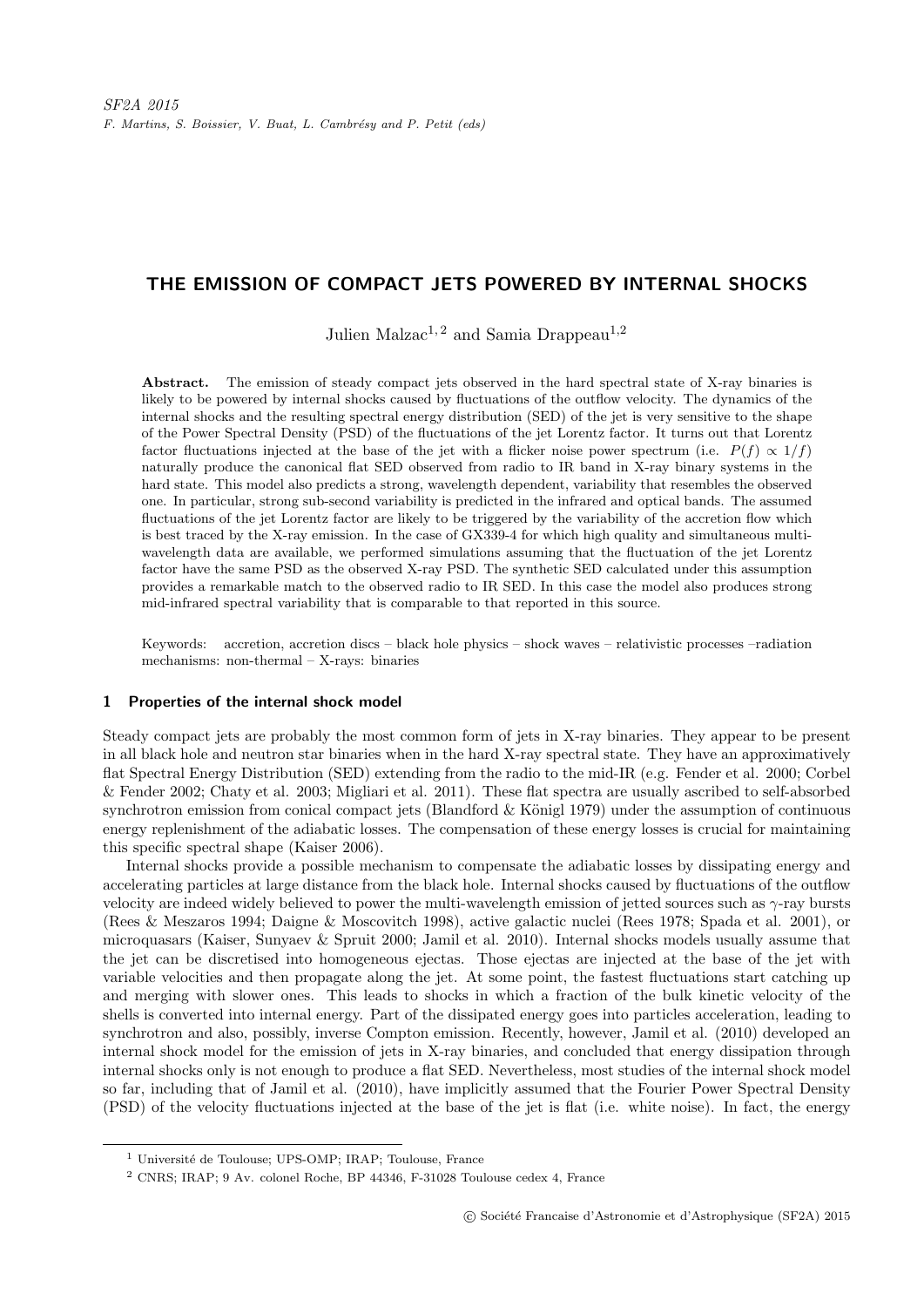

<span id="page-1-0"></span>**Fig. 1.** Simulation of the internal shock model with a power-law PSD of the Lorentz factor fluctuations  $(P(f) \propto f^{-\alpha})$ . The top left panel shows the shape of the injected PSDs, for the indicated values of the  $\alpha$  index. The right panel shows the jet SED calculated for an inclination angle of 40 degrees and a distance to the source of 2 Kpc. See Malzac (2014) for details.

dissipation profile of the internal shocks is very sensitive to the shape of the PSD of the velocity fluctuations. Indeed, let us consider a fluctuation of the jet velocity of amplitude  $\Delta v$  occuring on a time scale  $\Delta t$ . This leads to the formation of a shock at a downstream distance  $z_s \propto \Delta t/\Delta v$ . In this shock the fraction of the kinetic energy converted into internal energy will be larger for larger  $\Delta v$ . From these simple considerations we see that the distribution of the velocity fluctuation amplitudes over their time scales (i.e. the PSD) is going to determine where and in which amount the energy of the internal shocks is deposited. Malzac (2014) used Monte-Carlo simulations to study this dependance and found that independently of the details of the model flat radio-IR SEDs are obtained for a flicker noise PSD of the fluctuations of the jet Lorentz factor. This result is illustrated by Fig. [1,](#page-1-0) which compares the SEDs obtained for PSD of the Lorentz factor of the jet with a power-law shape with varying index  $\alpha$ :  $P(f) \propto f^{-\alpha}$ . For larger  $\alpha$  the fluctuations of the Lorentz factor have, on average, longer time-scales and therefore more dissipation occurs at larger distances from the black hole. One can see from Fig. [1](#page-1-0) that the SED is very sensitive to the value of  $\alpha$ , for  $\alpha = 1$  (i.e. flicker noise) the dissipation profile scales like  $z^{-1}$  and the specific energy profile is flat. In other words, the internal shocks compensate exactly for the adiabatic losses. As result the SED is flat over a wide range of photon frequencies. In fact, this result can also be obtained analytically (Malzac 2013). The case of flicker noise fluctuations of the jet Lorentz factor may therefore be relevant to the observations of compact jets.

An interesting feature of the internal shock model is that it naturally predicts strong variability of the jet emission. Figure [2](#page-2-0) shows sample light curves and power spectra obtained from the simulation with  $\alpha = 1$ . The jet behaves like a low-pass filter. As the shells of plasma travel down the jet, colliding and merging with each other, the highest frequency velocity fluctuations are gradually damped and the size of the emitting region increases. The jet is strongly variable in the optical and IR bands originating primarily from the base of the emitting region and becomes less and less variable at longer frequencies produced at larger distances from the black hole. The observations also show significant flickering in the Infrared and optical band (Kanbach et al. 2001; Casella et al. 2010; Gandhi et al. 2010). At least part of this fast IR/optical variability is likely to arise from the jet, possibly through internal shocks. Another interesting property of the observed variability is the existence of correlations with the fast X-ray variability originating from the accretion flow. In particular, Casella et al. (2010) measured de cross-correlation function of the X-ray and IR light curves and found significant correlation between the two bands with the infrared photons lagging behind the X-rays by about 100 ms. Casella et al. (2010) interpreted this time-lag as the propagation time of the ejected shells from the accretion flow to the infrared emitting region in the jet. In the framework of the internal shock model this observation suggests that the fluctuations of the jet Lorentz factor are related to the X-ray variability of the source.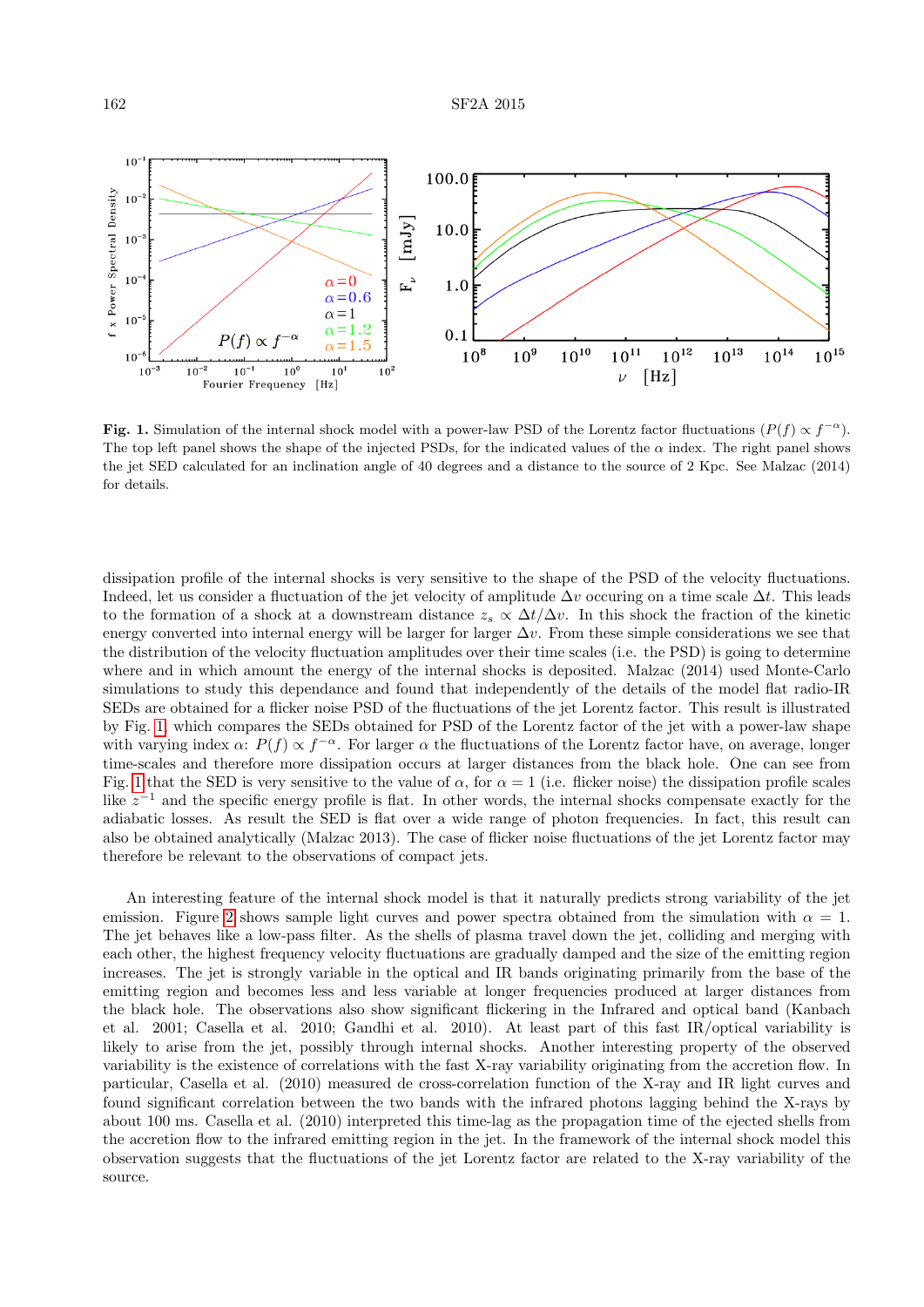

<span id="page-2-0"></span>Fig. 2. Synthetic light curves (left, rescaled) and power spectra at various indicated frequencies resulting from the simulation with  $\alpha = 0$ . The injected fluctuations of the Lorentz factor are also shown.

### 2 Are the jet Lorentz factor fluctuations related to the X-ray variability ?

In fact, if the jet is launched from the accretion disc, the variability of the jet Lorentz factor must be related to that of the accretion disc. And we know, both from theory (see e.g. Lyubarskii 1997) and from observations (see e.g. Gilfanov & Arefiev 2005) that accretion discs tend to generate flicker noise variability. Therefore flicker noise fluctuations of the jet Lorentz factor are not unexpected. In X-ray binaries the variability of the accretion flow is best traced directly by the X-ray light curves. Those sources indeed exhibit a strong variability over a very broad range of time scales. This is consistent with the idea that the fluctuations of the jet Lorentz factor may be related to the X-ray variability. Although this variability is close to flicker noise, it appears to be more complex. The left panel of Fig. [3\)](#page-3-0) shows an actual X-ray PSD of the black hole binary GX339-4 . As can be seen on this figure, in the hard state, which is the spectral state associated to the presence of compact radio jets, the short time-scale X-ray variability is dominated by a band limited noise that is well described in terms of 4-5 broad Lorentzians (e.g. Nowak 2000; van der Klis 2006).

This variability could be a good proxy for the assumed fluctuations of the jet. The right panel of Fig. [3](#page-3-0) shows the resulting time averaged SED obtained if one assume that the Lorentz factor fluctuations have a PSD that is exactly the observed X-rays. This synthetic SED is compared to multi wavelength observation that are nearly simultaneous with the X-ray timing data (see Gandhi et al. 2011 for details). The model appears to reproduce pretty well the radio to infrared data. This agreement is striking because the shape of the SED depends almost uniquely on the assumed shape of the PSD of the fluctuations. Although the model has a number of free parameters (jet power, inclination angle, time-averaged jet Lorentz factor...) that could be tuned to fit the data, those parameters only allow to modify the flux normalisation or shift it in the photon frequency direction (Drappeau et al. submitted), but they have very little effects on the overall shape of the SED.

The four mid-infrared flux measurements at  $1.36\times10^{13}$ ,  $2.50\times10^{13}$ ,  $6.52\times10^{13}$  and  $8.82\times10^{13}$  Hz that are shown on Fig. [3](#page-3-0) were obtained with the Wide field Infrared Survey Explorer (WISE; Wright et al. 2010) they represent an average over 13 epochs, sampled at multiples of the satellite orbital period of 95 minutes and with a shortest sampling interval of 11 s, when WISE caught the source on two consecutive scans. These data have revealed a strong variability of the mid-infrared emission (see Gandhi et al. 2011). The light curves of these observations are shown in Fig. [4](#page-3-1) (left panel) and compared to light curves obtained from the same simulation that gives a good fit to the observed radio-IR SED (right panel). The model appears to predict a variability of similar amplitude to that observed by WISE.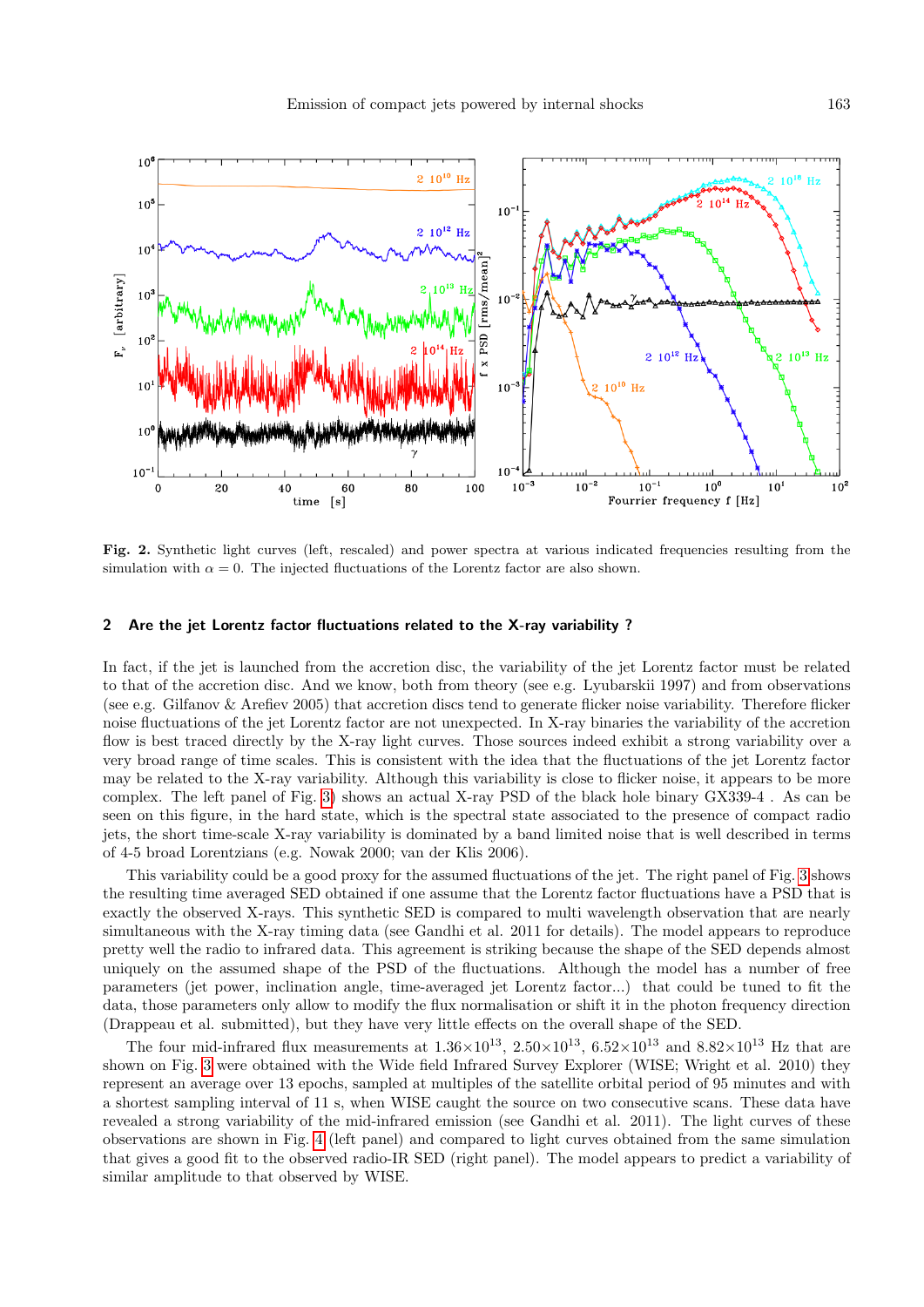

<span id="page-3-0"></span>Fig. 3. Left: the observed X-ray PSD of GX 339-4 during the observations presented in Gandhi et al. (2011). Right: the SED measured by Gandhi et al. (2011) compared to a simulated jet SED obtained assuming that the jet Lorentz factor fluctuations have exactly the PSD as the X-ray flux.



<span id="page-3-1"></span>Fig. 4. Left: the observed mid-infrared variability as observed by WISE in 4 bands. Right: sample synthetic light curves obtained from the same simulation shown in Fig. [3.](#page-3-0)

## 3 Conclusion

Internal shocks naturally lead to the formation of the observed SEDs of compact jets and also predict a strong, wavelength dependent, variability that resembles the observed one. The assumed velocity fluctuations of the jet must originate in the accretion flow. The model thus predicts a strong connection between the observable properties of the jet in the radio to IR bands, and the variability of the accretion flow as observed in X-rays. If the model is correct, this offers a unique possibility to probe the dynamics of the coupled accretion and ejection processes leading to the formation of compact jets.

#### References

Blandford R. D., Königl A., 1979, ApJ, 232, 34 Casella P., et al., 2010, MNRAS, 404, L21 Chaty S., et al., 2003, MNRAS, 346, 689 Corbel S., Fender R. P., 2002, ApJ, 573, L35 Daigne F., Mochkovitch R., 1998, MNRAS, 296, 275 Drappeau, S., Malzac, J., Belmont, R., Gandhi, P., & Corbel, S. 2015, MNRAS, 447, 3832 Fender R. P., et al., 2000, MNRAS, 312, 853